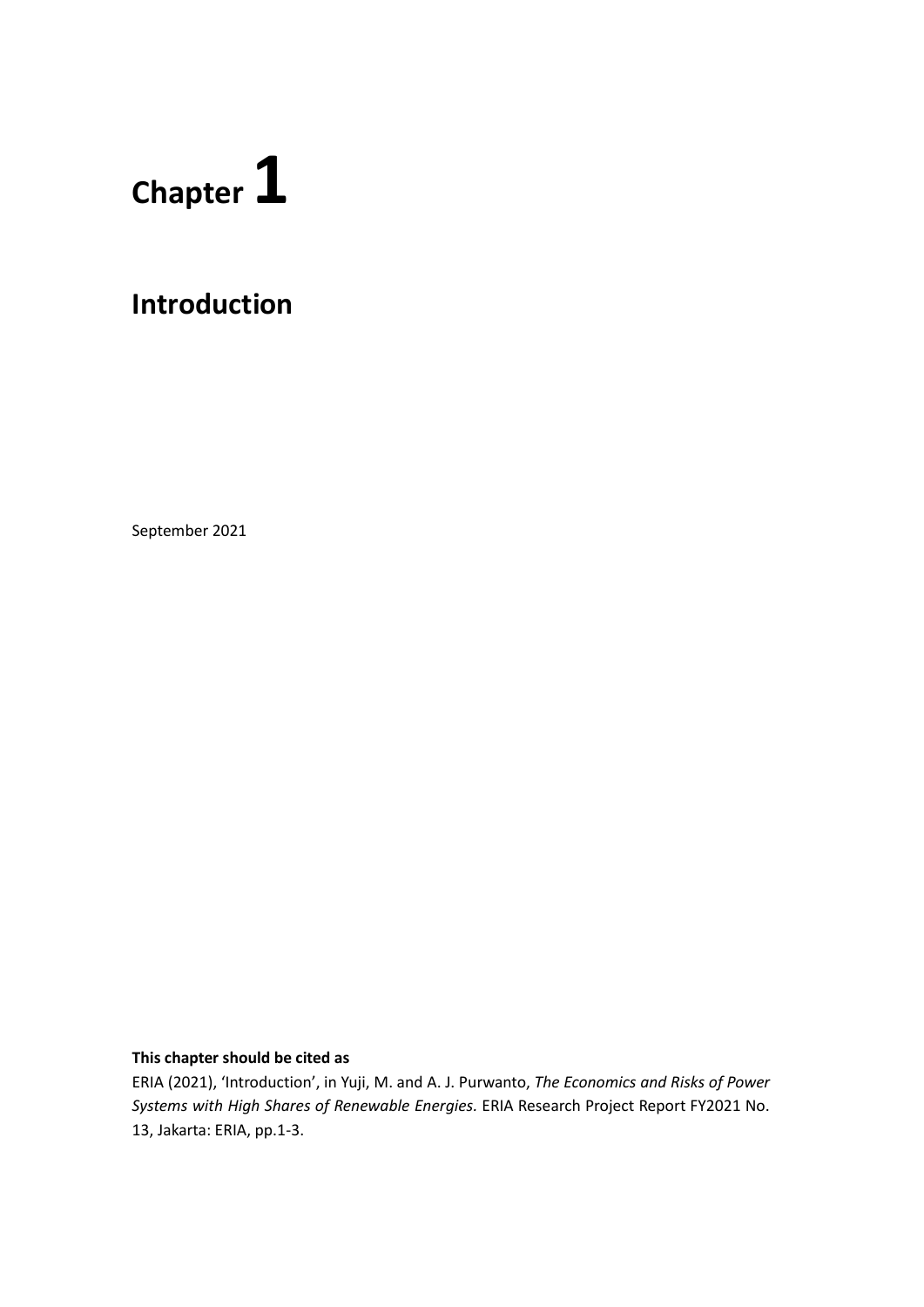## Chapter 1 Introduction

In recent years, global environmental problems have come to be regarded as important human problems more than ever before. According to a special report published by the Intergovernmental Panel on Climate Change in 2018, it is necessary to make the artificial carbon dioxide emissions of the entire world net zero by around 2050 or 2075 to restrict the temperature rise from pre-industrial levels to 1.5°C and 2°C. On the other hand, the Nationally Determined Contributions submitted by each country are insufficient for achieving a restriction to that level, and a more ambitious approach is essential.

In light of this situation, a movement aimed at decarbonising energy utilisation has been promoted amongst advanced countries. In Europe, the goal of carbon-neutrality by 2050 has been set. In the United States, since the inauguration of President Joe Biden in the United States, the decarbonisation movement is accelerating. In 2020, the Japanese Government expressed the target to achieve carbon neutrality by 2050. The Chinese Government has also declared its aim to be carbon neutral by 2060. Thus, reducing greenhouse gas emissions is not just a problem in advanced economies but also a problem faced by the entire world, including developing countries.

Introducing and expanding renewable energy are widely expected as a reduction measure, particularly variable renewable energies (VRE), namely wind and solar photovoltaic. The cost of these power sources, which conventionally have been expensive compared to conventional power sources, has been decreasing rapidly in recent years. The levelised costs of electricity of VRE are already lower than those of conventional power sources, depending on the area, and the costs are expected to fall further in the future. The introduction of VRE is already progressing amongst advanced countries, and its share in the power generation mix, which was 0.7% in European Organisation for Economic Cooperation and Development countries in 2000, already reached 16% in 2019 and 28% in Germany in 2019 (International Energy Agency, 2020). Given that the introduction and expansion of hydro and geothermal have been limited and that it may be difficult to expand the capacity of nuclear power generation rapidly enough because of its intrinsic problems, expectations are high for VRE to achieve the decarbonisation of power supplies. However, because VRE is intermittent, it is necessary to note that introducing a large amount of VRE involves specific risks. That is, when a large amount of VRE is installed, there is a risk of insufficient power supply, depending on the weather conditions. Equipment such as batteries will be necessary to reduce the risk, but this will increase the cost of the power system. In view of such a problem, assessing the optimal share of VRE is currently an important problem that many countries are facing when formulating energy policy.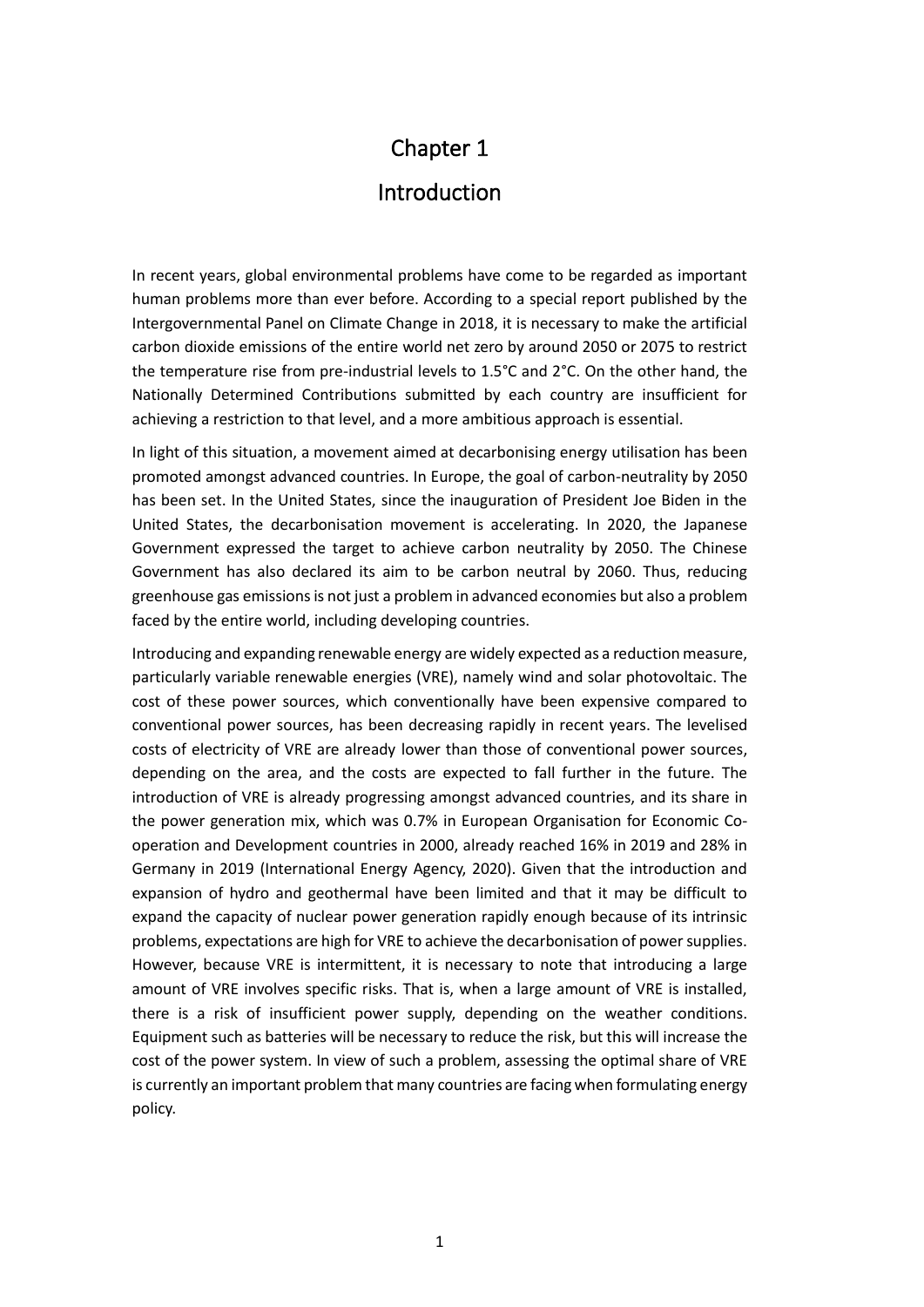In Association of Southeast Asian Nations (ASEAN) countries, future demand for decarbonisation is expected to increase in order to substantially reduce greenhouse gases at the global level. It should be noted, however, that the energy supply and demand in these countries are different from those of advanced countries, such as those in Europe. That is, in these countries, the energy demand is rapidly increasing along with economic development, and demand is expected to continue its rise. According to forecasts by ERIA (2020), in the business-as-usual scenario, the primary energy consumption of the 10 ASEAN countries is expected to increase from 662 million tonnes of oil equivalent (Mtoe) in 2017 to 1,373 Mtoe in 2040 and 1,823 Mtoe in 2050. In particular, the expected growth in power demand is remarkable, and the total amount of power generation by the 10 countries is expected to increase from 1,041 terawatt hours (TWh) in 2017 to 2,496 TWh in 2040 and 3,439 TWh in 2050. How to stably supply power demand that is rapidly expanding in this way has been a significant policy challenge and will continue to be important in the future.

In addition, because of the difference in energy resource distribution, the energy transition pathways in this region may be different from those in other areas. First, in the ASEAN region, the resource of wind power generation is generally poor. In addition, as hydro and geothermal resources are unevenly distributed, additional investment will be necessary to utilise them effectively. Second, countries in this region have been supplying power using coal-fired and natural gas-fired thermal power generation, which have been relatively cheaper than in other regions. Regarding natural gas, resource depletion and increasing demand have been casting a shadow over supply stability; however, coal is still a cheap and stable energy source for ASEAN members. This highlights the challenges for decarbonising energy utilisation whilst considering economic efficiency in the ASEAN region.

A powerful means for resolving the uneven distribution of energy resources is to construct international transmission interconnection lines. A construction plan for the ASEAN Power Grid has long been developed, and it is expected to contribute to increasing the efficiency of energy utilisation and decarbonisation in the region. In a previous ERIA study by Kutani and Li (2014), model calculations were performed for the 10 ASEAN countries and neighbouring areas to quantitatively evaluate the effect of the international transmission interconnection lines. The study demonstrated the role of grid interconnection for expanding the utilisation of hydroelectric power generation, which would replace mainly thermal power generation, at a time when fossil fuel prices were relatively expensive. However, as of 2021, international energy prices have decreased compared to that time, and the relative economic advantage of hydropower generation is deteriorating. On the other hand, if a large amount of VRE is introduced to ASEAN countries in the future, international transmission lines would be expected to reduce the risk of power-supply shortages due to the intermittency of VRE. From such a point of view, under new circumstances different from the 2014 study, it is important to identify the role of the international transmission interconnection system and to quantitatively evaluate its effect.